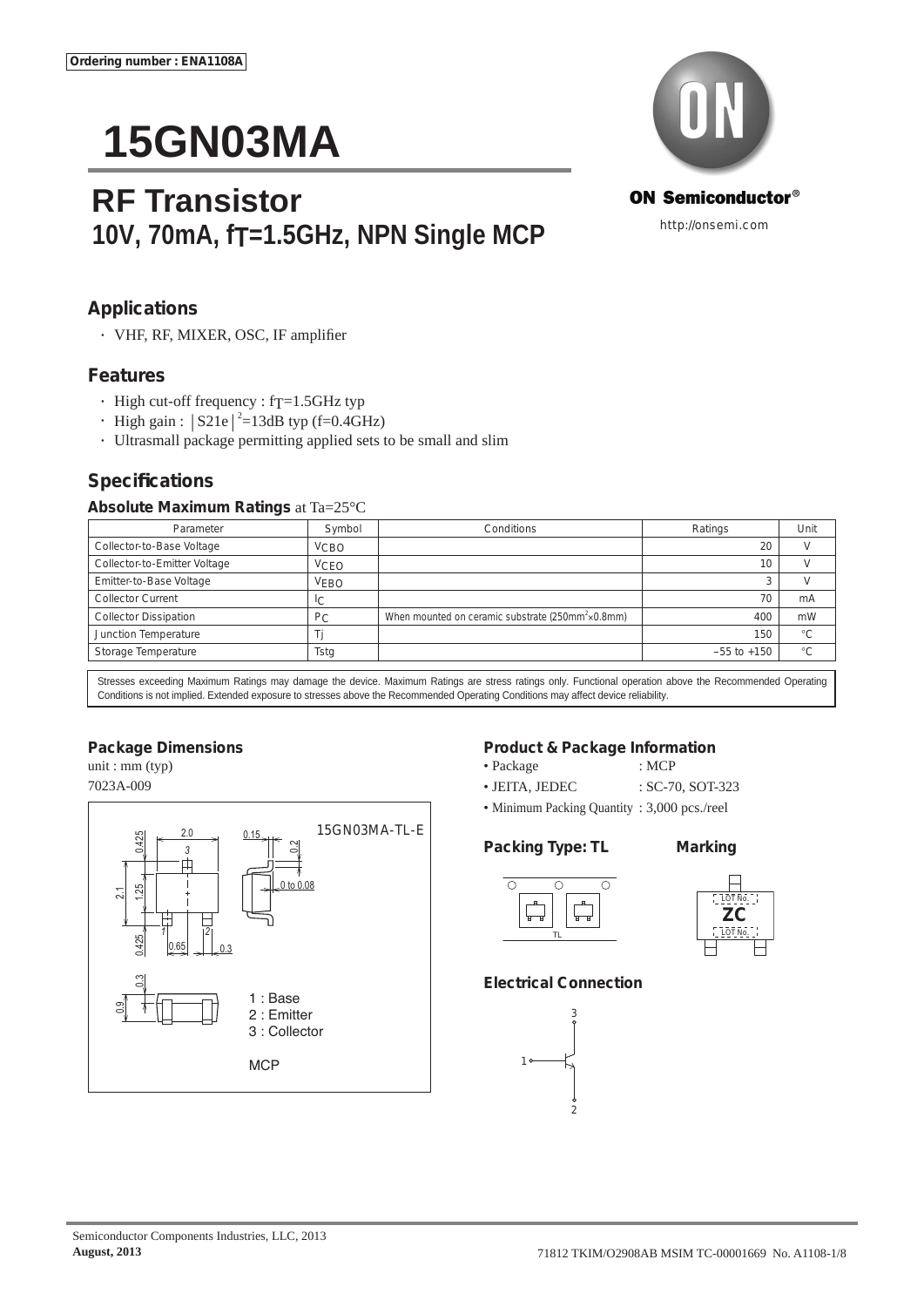#### **Electrical Characteristics** at Ta=25°C

| Parameter                     | Symbol              | Conditions                          |     |      | Unit |     |
|-------------------------------|---------------------|-------------------------------------|-----|------|------|-----|
|                               |                     |                                     | min | typ  | max  |     |
| Collector Cutoff Current      | <b>ICBO</b>         | $VCB=10V$ , $IE=0A$                 |     |      | 0.1  | μA  |
| <b>Emitter Cutoff Current</b> | <b>EBO</b>          | $VFB=2V, IC=0A$                     |     |      |      | μA  |
| DC Current Gain               | $h_{\text{FE}}$     | $VCF=5V, IC=10mA$                   | 100 |      | 180  |     |
| Gain-Bandwidth Product        |                     | $VCF=5V, IC=20mA$                   | 1.0 | 1.5  |      | GHz |
| <b>Output Capacitance</b>     | Cob                 | $VCR = 10V$ , $f = 1MHz$            |     | 0.95 | 1.25 | pF  |
| Reverse Transfer Capacitance  | Cre                 |                                     |     | 0.65 |      | pF  |
| Forward Transfer Gain         | $S21e$ <sup>2</sup> | $VCF = 5V$ , IC = 20mA, f = 0.4 GHz | 10  | 13   |      | dB  |
| Noise Figure                  | <b>NF</b>           | $VCF = 3V$ , IC=2mA, f=0.4GHz       |     | 1.6  |      | dB  |

#### **Ordering Information**

| -      |            |         |                             |
|--------|------------|---------|-----------------------------|
| Jevice | .          | hinning | memo                        |
|        | <b>MCF</b> |         | Ero,<br>- 21<br>-166<br>'N. |

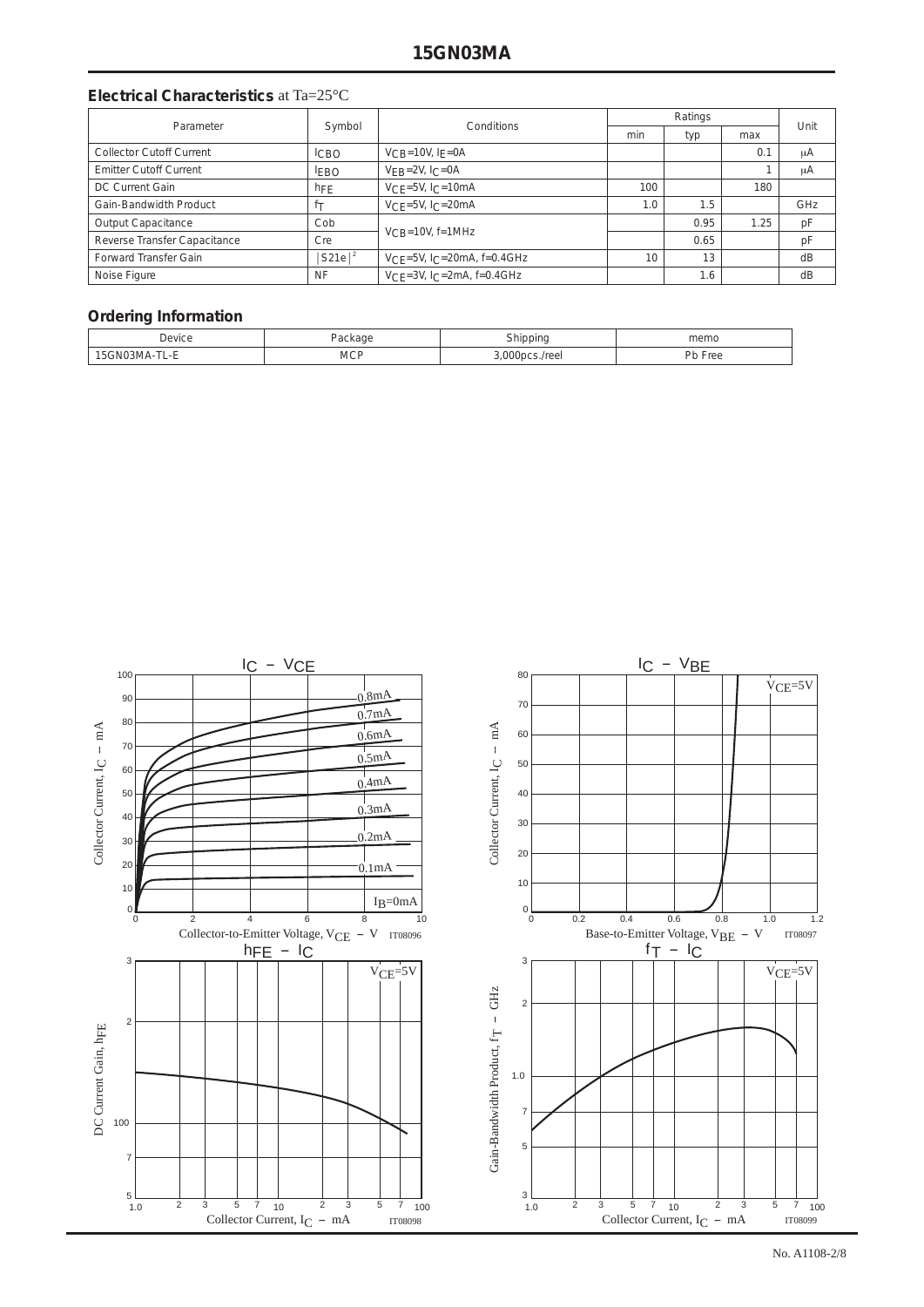

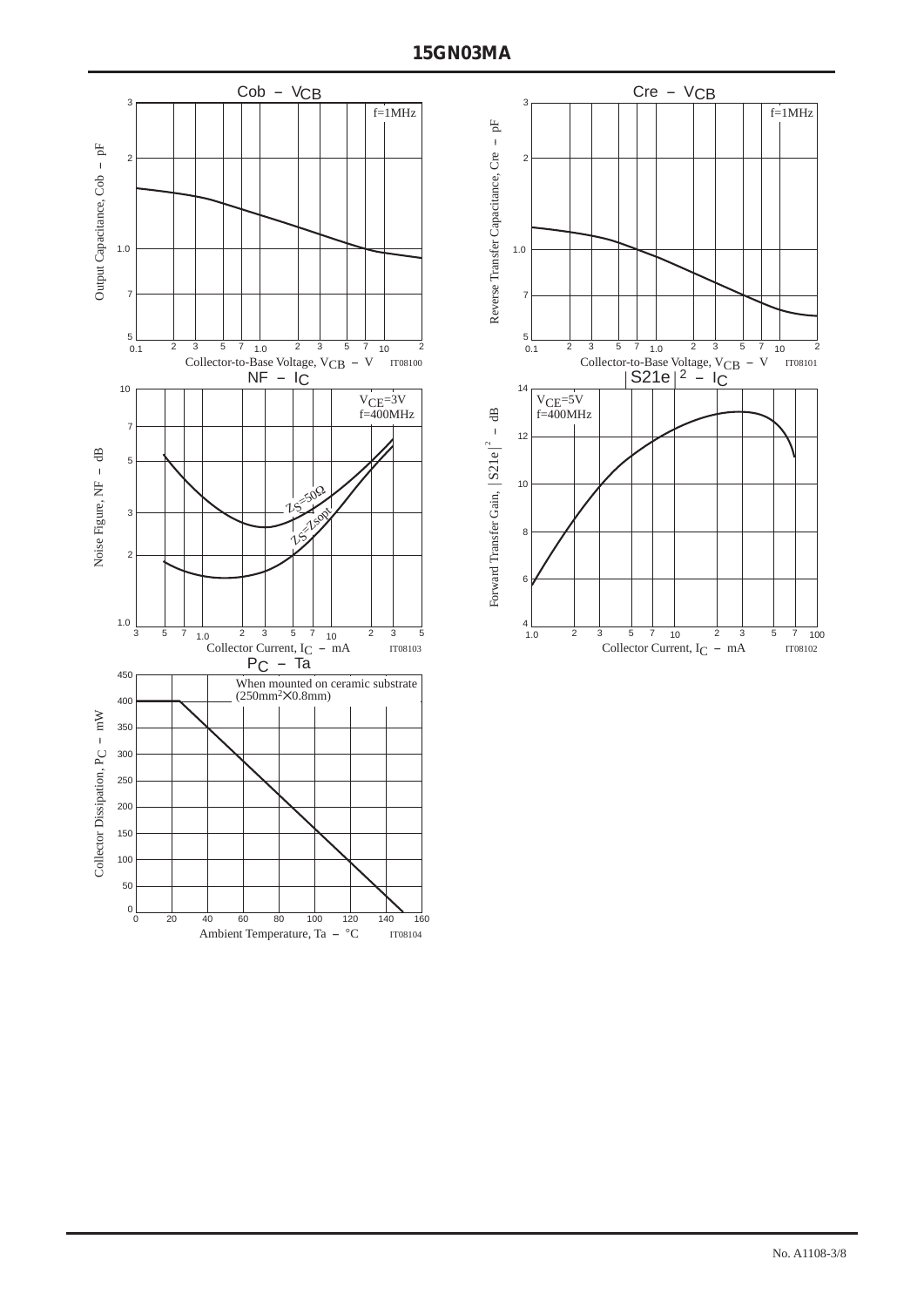## **S Parameters (Common emitter)**

#### VCE=5V, IC=1mA,  $ZO=50\Omega$

| Freq(MHz) | <b>S11</b> | $\angle$ S11 | S <sub>21</sub> | $\angle$ S21 | S <sub>12</sub> | $\angle$ S12 | S <sub>22</sub> | $\angle$ S22 |
|-----------|------------|--------------|-----------------|--------------|-----------------|--------------|-----------------|--------------|
| 100       | 0.927      | $-39.48$     | 3.051           | 153.95       | 0.045           | 66.57        | 0.938           | $-5.28$      |
| 200       | 0.877      | $-72.13$     | 2.643           | 134.85       | 0.072           | 53.42        | 0.879           | $-10.12$     |
| 300       | 0.831      | $-97.09$     | 2.258           | 118.70       | 0.090           | 41.89        | 0.834           | $-15.17$     |
| 400       | 0.796      | $-115.43$    | 1.925           | 105.65       | 0.093           | 33.66        | 0.806           | $-20.70$     |
| 500       | 0.772      | $-128.51$    | 1.645           | 95.12        | 0.090           | 29.42        | 0.796           | $-25.57$     |
| 600       | 0.759      | $-139.76$    | 1.420           | 86.92        | 0.085           | 28.20        | 0.796           | $-28.96$     |
| 700       | 0.754      | $-148.33$    | 1.255           | 80.31        | 0.080           | 30.19        | 0.792           | $-31.48$     |
| 800       | 0.750      | $-155.54$    | 1.132           | 74.68        | 0.072           | 36.45        | 0.790           | $-34.42$     |
| 900       | 0.746      | $-162.07$    | 1.033           | 69.44        | 0.067           | 44.81        | 0.793           | $-37.89$     |
| 1000      | 0.743      | $-167.59$    | 0.948           | 65.05        | 0.065           | 55.74        | 0.796           | $-41.83$     |

#### VCE=5V, IC=3mA, ZO=50 $\Omega$

| Freq(MHz) | <b>S11</b> | $\angle$ S11 | S <sub>21</sub> | $/$ S21 | S <sub>12</sub> | $\angle$ S12 | S <sub>22</sub> | $/$ S22  |
|-----------|------------|--------------|-----------------|---------|-----------------|--------------|-----------------|----------|
| 100       | 0.819      | $-66.73$     | 7.544           | 137.99  | 0.036           | 55.23        | 0.862           | $-14.15$ |
| 200       | 0.733      | $-107.53$    | 5.274           | 115.44  | 0.050           | 43.07        | 0.730           | $-17.07$ |
| 300       | 0.698      | $-130.44$    | 3.901           | 102.51  | 0.055           | 40.37        | 0.691           | $-20.60$ |
| 400       | 0.682      | $-144.75$    | 3.111           | 93.53   | 0.056           | 41.56        | 0.673           | $-22.18$ |
| 500       | 0.674      | $-154.20$    | 2.563           | 85.87   | 0.056           | 46.54        | 0.680           | $-25.14$ |
| 600       | 0.669      | $-161.91$    | 2.175           | 79.64   | 0.057           | 53.71        | 0.686           | $-28.23$ |
| 700       | 0.669      | $-167.44$    | 1.884           | 74.61   | 0.061           | 62.91        | 0.686           | $-30.58$ |
| 800       | 0.671      | $-172.33$    | 1.680           | 70.09   | 0.067           | 70.67        | 0.690           | $-33.35$ |
| 900       | 0.672      | $-176.77$    | 1.520           | 65.76   | 0.075           | 78.25        | 0.695           | $-36.65$ |
| 1000      | 0.672      | 179.40       | 1.386           | 61.98   | 0.086           | 83.86        | 0.700           | $-40.53$ |

#### VCE=5V, IC=5mA, ZO=50Ω

| Freq(MHz) | <b>S11</b> | $\angle$ S11 | S <sub>21</sub> | $\angle$ S21 | S <sub>12</sub> | $\angle$ S12 | S <sub>22</sub> | $\angle$ S22 |
|-----------|------------|--------------|-----------------|--------------|-----------------|--------------|-----------------|--------------|
| 100       | 0.745      | $-85.56$     | 10.487          | 129.32       | 0.031           | 52.32        | 0.808           | $-17.13$     |
| 200       | 0.673      | $-125.68$    | 6.596           | 107.46       | 0.041           | 43.79        | 0.695           | $-19.72$     |
| 300       | 0.650      | $-144.45$    | 4.641           | 95.99        | 0.044           | 45.46        | 0.655           | $-20.94$     |
| 400       | 0.643      | $-155.93$    | 3.583           | 88.14        | 0.046           | 51.02        | 0.641           | $-22.34$     |
| 500       | 0.641      | $-163.08$    | 2.926           | 81.98        | 0.051           | 57.47        | 0.638           | $-24.48$     |
| 600       | 0.641      | $-169.17$    | 2.468           | 76.86        | 0.055           | 65.57        | 0.640           | $-27.05$     |
| 700       | 0.642      | $-173.85$    | 2.139           | 72.14        | 0.064           | 72.10        | 0.640           | $-29.96$     |
| 800       | 0.645      | $-177.59$    | 1.898           | 68.01        | 0.072           | 78.01        | 0.643           | $-32.86$     |
| 900       | 0.648      | 179.02       | 1.708           | 64.03        | 0.082           | 84.74        | 0.654           | $-36.05$     |
| 1000      | 0.649      | 175.69       | 1.565           | 60.67        | 0.096           | 88.35        | 0.663           | $-39.64$     |

#### V<sub>CE</sub>=5V, I<sub>C</sub>=10mA, Z<sub>O</sub>=50Ω

| Freq(MHz) | S <sub>11</sub> | $\angle$ S11 | S <sub>21</sub> | $\angle$ S21 | S <sub>12</sub> | $\angle$ S12 | S <sub>22</sub> | $\angle$ S22 |
|-----------|-----------------|--------------|-----------------|--------------|-----------------|--------------|-----------------|--------------|
| 100       | 0.648           | $-111.11$    | 13.755          | 118.07       | 0.025           | 49.17        | 0.710           | $-18.60$     |
| 200       | 0.617           | $-144.00$    | 7.787           | 99.84        | 0.031           | 50.50        | 0.618           | $-18.94$     |
| 300       | 0.610           | $-157.84$    | 5.322           | 90.62        | 0.035           | 55.71        | 0.593           | $-19.18$     |
| 400       | 0.611           | $-165.84$    | 4.071           | 84.05        | 0.042           | 63.53        | 0.585           | $-20.81$     |
| 500       | 0.612           | $-171.10$    | 3.295           | 78.75        | 0.049           | 72.26        | 0.585           | $-23.14$     |
| 600       | 0.616           | $-175.51$    | 2.770           | 74.15        | 0.059           | 76.93        | 0.591           | $-25.68$     |
| 700       | 0.620           | $-179.00$    | 2.401           | 69.78        | 0.068           | 81.33        | 0.595           | $-28.62$     |
| 800       | 0.622           | 178.16       | 2.122           | 65.84        | 0.080           | 85.49        | 0.598           | $-31.66$     |
| 900       | 0.629           | 175.42       | 1.906           | 62.06        | 0.091           | 88.11        | 0.610           | $-34.80$     |
| 1000      | 0.632           | 172.79       | 1.741           | 58.71        | 0.104           | 90.16        | 0.619           | $-38.30$     |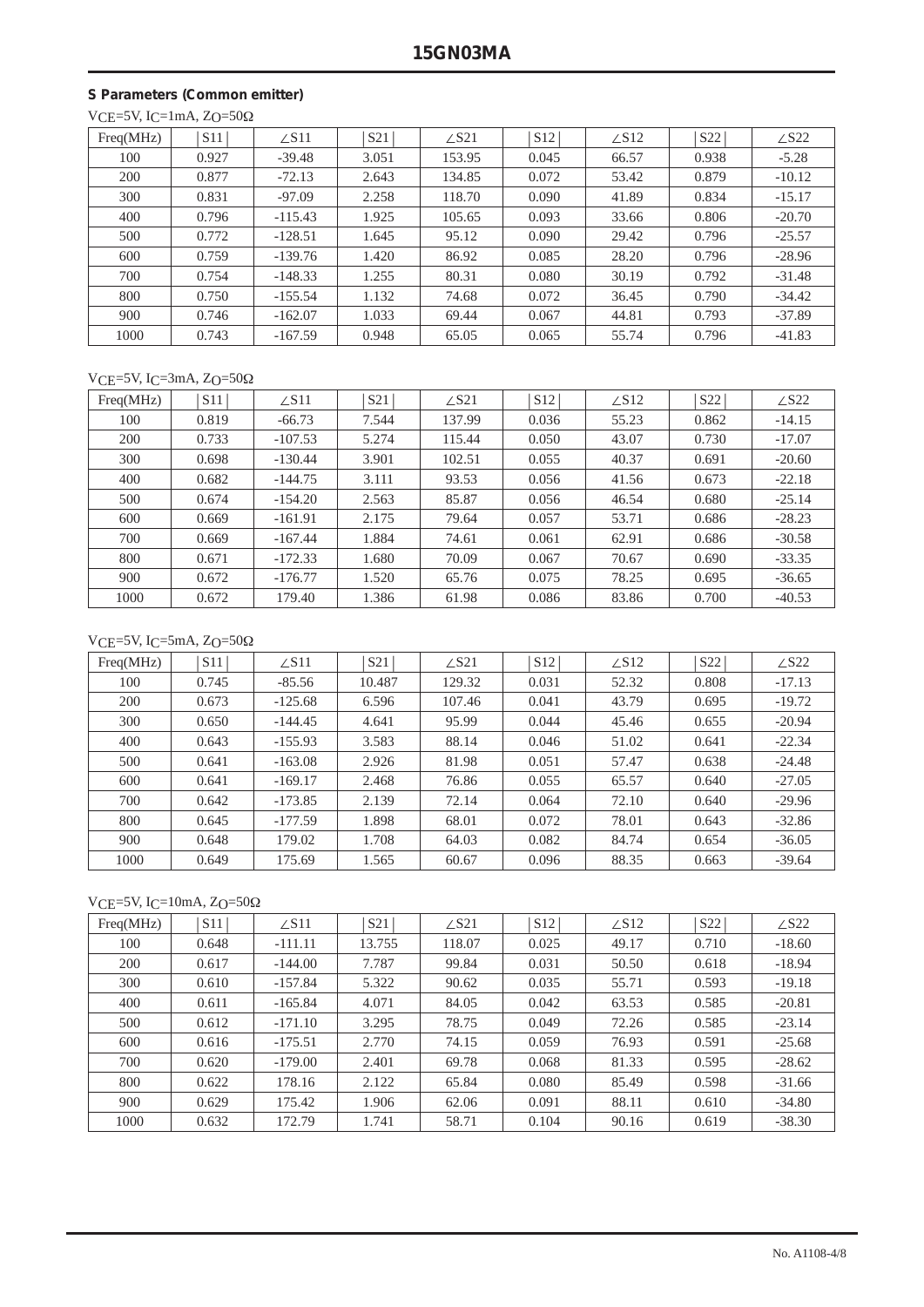## **S Parameters (Common emitter)**

#### VCE=5V, IC=15mA, ZO=50Ω

| Freq(MHz) | S <sub>11</sub> | $\angle$ S11 | S <sub>21</sub> | $\angle$ S21 | S <sub>12</sub> | $\angle$ S12 | S <sub>22</sub> | $\angle$ S22 |
|-----------|-----------------|--------------|-----------------|--------------|-----------------|--------------|-----------------|--------------|
| 100       | 0.608           | $-124.26$    | 15.141          | 112.79       | 0.021           | 49.66        | 0.661           | $-18.68$     |
| 200       | 0.596           | $-152.05$    | 8.271           | 96.59        | 0.028           | 56.25        | 0.584           | $-17.69$     |
| 300       | 0.594           | $-163.33$    | 5.613           | 88.34        | 0.034           | 63.87        | 0.566           | $-18.43$     |
| 400       | 0.600           | $-169.82$    | 4.267           | 82.26        | 0.042           | 71.61        | 0.561           | $-19.87$     |
| 500       | 0.601           | $-173.91$    | 3.457           | 77.23        | 0.052           | 77.39        | 0.564           | $-22.13$     |
| 600       | 0.606           | $-177.77$    | 2.902           | 72.65        | 0.061           | 81.90        | 0.570           | $-24.90$     |
| 700       | 0.613           | 179.41       | 2.501           | 68.50        | 0.071           | 84.02        | 0.573           | $-27.96$     |
| 800       | 0.617           | 176.72       | 2.210           | 64.59        | 0.083           | 86.75        | 0.579           | $-30.98$     |
| 900       | 0.624           | 174.31       | 1.988           | 60.86        | 0.094           | 88.46        | 0.592           | $-34.26$     |
| 1000      | 0.628           | 171.96       | 1.808           | 57.39        | 0.108           | 90.57        | 0.599           | $-37.51$     |

#### VCE=5V, IC=20mA, ZO=50Ω

| Freq(MHz) | <b>S11</b> | $\angle$ S11 | S <sub>21</sub> | $\angle$ S21 | S <sub>12</sub> | $\angle$ S12 | S <sub>22</sub> | $\angle$ S22 |
|-----------|------------|--------------|-----------------|--------------|-----------------|--------------|-----------------|--------------|
| 100       | 0.587      | $-132.33$    | 15.887          | 109.73       | 0.018           | 50.98        | 0.630           | $-18.23$     |
| 200       | 0.589      | $-156.83$    | 8.517           | 94.77        | 0.026           | 60.57        | 0.563           | $-17.10$     |
| 300       | 0.590      | $-166.31$    | 5.751           | 86.97        | 0.034           | 66.88        | 0.549           | $-17.73$     |
| 400       | 0.593      | $-171.88$    | 4.373           | 80.95        | 0.043           | 73.76        | 0.547           | $-19.30$     |
| 500       | 0.598      | $-175.61$    | 3.529           | 76.08        | 0.052           | 79.21        | 0.552           | $-21.55$     |
| 600       | 0.604      | $-178.89$    | 2.958           | 71.70        | 0.063           | 82.86        | 0.558           | $-24.41$     |
| 700       | 0.611      | 178.36       | 2.550           | 67.43        | 0.073           | 85.71        | 0.560           | $-27.19$     |
| 800       | 0.616      | 176.07       | 2.257           | 63.56        | 0.085           | 87.76        | 0.569           | $-30.31$     |
| 900       | 0.624      | 173.75       | 2.026           | 59.99        | 0.097           | 89.02        | 0.581           | $-33.63$     |
| 1000      | 0.628      | 171.39       | 1.838           | 56.47        | 0.109           | 90.88        | 0.590           | $-36.92$     |

#### VCE=5V, IC=30mA, ZO=50Ω

| Freq(MHz) | S <sub>11</sub> | $\angle$ S11 | S <sub>21</sub> | $\angle$ S21 | S <sub>12</sub> | $\angle$ S12 | S <sub>22</sub> | $\angle$ S22 |
|-----------|-----------------|--------------|-----------------|--------------|-----------------|--------------|-----------------|--------------|
| 100       | 0.574           | $-141.90$    | 16.518          | 106.28       | 0.017           | 56.75        | 0.594           | $-17.60$     |
| 200       | 0.584           | $-161.69$    | 8.702           | 92.68        | 0.024           | 65.21        | 0.541           | $-16.13$     |
| 300       | 0.587           | $-169.42$    | 5.851           | 85.19        | 0.033           | 71.56        | 0.531           | $-16.69$     |
| 400       | 0.596           | $-174.12$    | 4.433           | 79.42        | 0.042           | 77.01        | 0.532           | $-18.41$     |
| 500       | 0.599           | $-177.29$    | 3.570           | 74.54        | 0.053           | 82.34        | 0.536           | $-20.78$     |
| 600       | 0.609           | 179.93       | 2.987           | 70.07        | 0.063           | 84.47        | 0.545           | $-23.60$     |
| 700       | 0.616           | 177.48       | 2.574           | 65.88        | 0.073           | 86.83        | 0.550           | $-26.54$     |
| 800       | 0.621           | 175.27       | 2.268           | 61.99        | 0.085           | 88.18        | 0.559           | $-29.78$     |
| 900       | 0.631           | 173.12       | 2.033           | 58.20        | 0.096           | 90.72        | 0.571           | $-33.08$     |
| 1000      | 0.638           | 170.96       | 1.845           | 54.81        | 0.111           | 91.80        | 0.582           | $-36.46$     |

# VCE=5V, IC=50mA, ZO=50Ω

| Freq(MHz) | S <sub>11</sub> | $\angle$ S11 | S <sub>21</sub> | $\angle$ S21 | S <sub>12</sub> | $\angle$ S12 | S <sub>22</sub> | $\angle$ S22 |
|-----------|-----------------|--------------|-----------------|--------------|-----------------|--------------|-----------------|--------------|
| 100       | 0.578           | $-151.54$    | 16.222          | 102.78       | 0.015           | 58.15        | 0.564           | $-16.24$     |
| 200       | 0.596           | $-166.79$    | 8.428           | 90.13        | 0.023           | 71.59        | 0.524           | $-14.78$     |
| 300       | 0.603           | $-172.63$    | 5.641           | 82.89        | 0.033           | 76.27        | 0.520           | $-15.94$     |
| 400       | 0.611           | $-176.28$    | 4.254           | 77.21        | 0.043           | 79.95        | 0.521           | $-17.71$     |
| 500       | 0.618           | $-178.98$    | 3.421           | 72.11        | 0.052           | 83.78        | 0.530           | $-20.31$     |
| 600       | 0.629           | 178.44       | 2.851           | 67.60        | 0.064           | 86.83        | 0.538           | $-23.39$     |
| 700       | 0.639           | 176.23       | 2.452           | 63.15        | 0.074           | 88.24        | 0.546           | $-26.40$     |
| 800       | 0.647           | 174.01       | 2.155           | 59.33        | 0.087           | 89.54        | 0.555           | $-29.74$     |
| 900       | 0.657           | 171.87       | 1.921           | 55.44        | 0.099           | 92.59        | 0.568           | $-33.37$     |
| 1000      | 0.664           | 169.65       | 1.740           | 51.95        | 0.113           | 94.10        | 0.581           | $-36.94$     |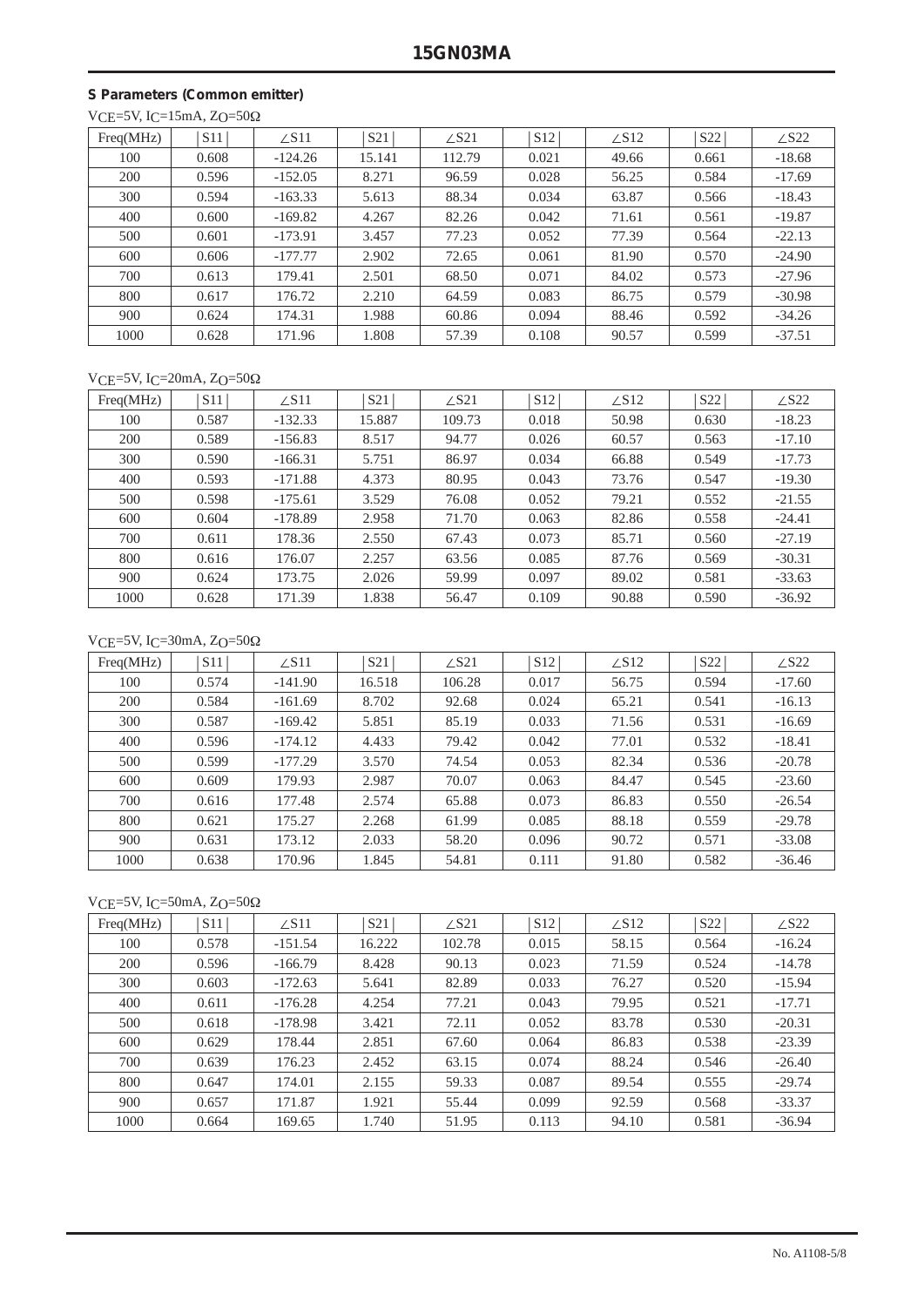# **Embossed Taping Specifi cation**

15GN03MA-TL-E

1. Packing Format



2. Taping configuration

7-1. Carrier tape size (unit:mm)



Carrier tape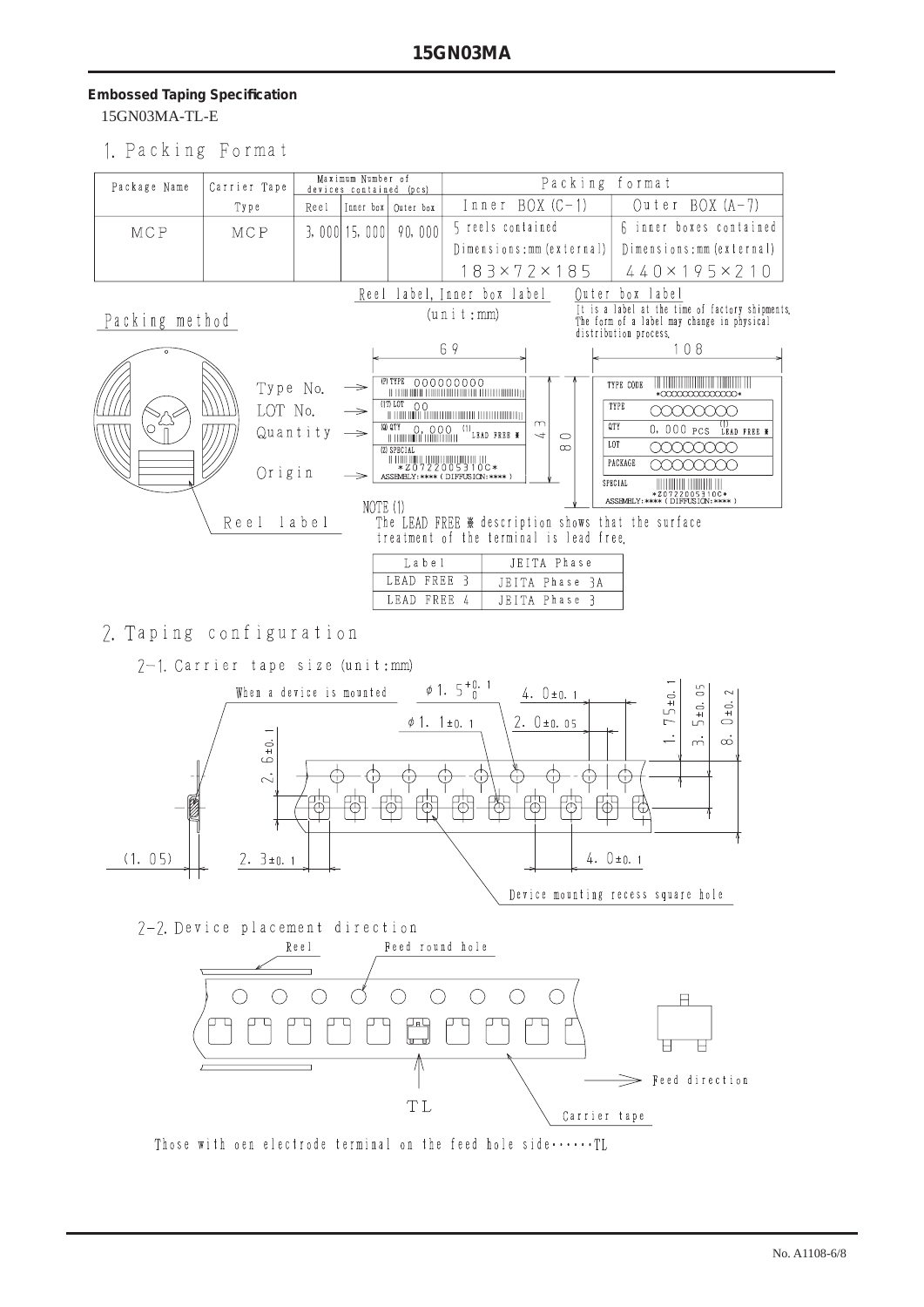# 15GN03MA-TL-E



# **Outline Drawing Community Community Community Community Community Community Community Community Community Community**